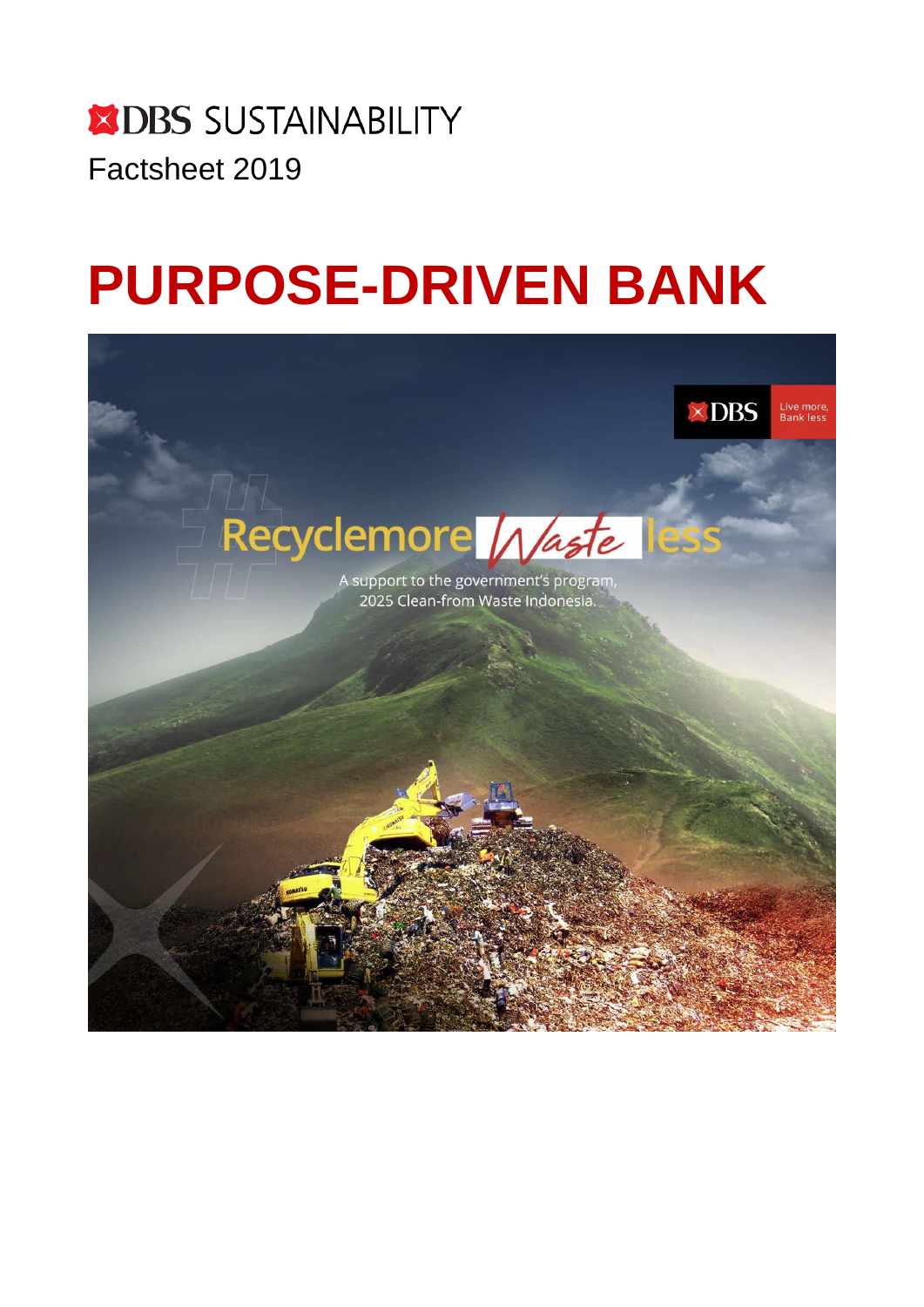### **DBS sustainability overview**

Our approach to sustainability is based on three pillars: (i) Responsible banking, (ii) Responsible business practices and (iii) Creating social impact.

### **Responsible banking**

We incorporate responsible financing in our lending practices, support our customers' transition towards more sustainable low-carbon business models and improve customers' access to ESG investments. We conduct our business in a fairly and responsibly manner. This includes advancing financial inclusion, taking a proactive stance to protect our customers' information and preventing financial crime.

### **Responsible business practices**

We do in good conscience to our most important resource – our people – and consider environmental and societal factors in our business operations. We provide an inclusive work environment, manage our direct environmental footprint and seek to influence our supply chain towards sustainable practices. We also pay our fair share of taxes and make economic contributions to the communities in which we operate.

### **Creating social impact**

We seek to be a force for good by supporting social enterprises – businesses with the double bottom line – and giving back to the communities in which we operate. Through our "People of Purpose" volunteerism movement, we also help to drive impact in the areas of the elderly, education and the environment.

For more information on DBS Group sustainability efforts, please clic[k here.](https://www.dbs.com/sustainability/default.page)

### **Progress on Sustainable Development Goals (SDGs)**

As a member of the United Nations Global Compact, we are committed to driving progress towards achieving SDGs. We believe that we are responsible in enabling and promoting sustainable development. We have selected to focus on the following six SDGs which we believe we could deliver any great extent and meaningful contributions to the markets in which we operate.

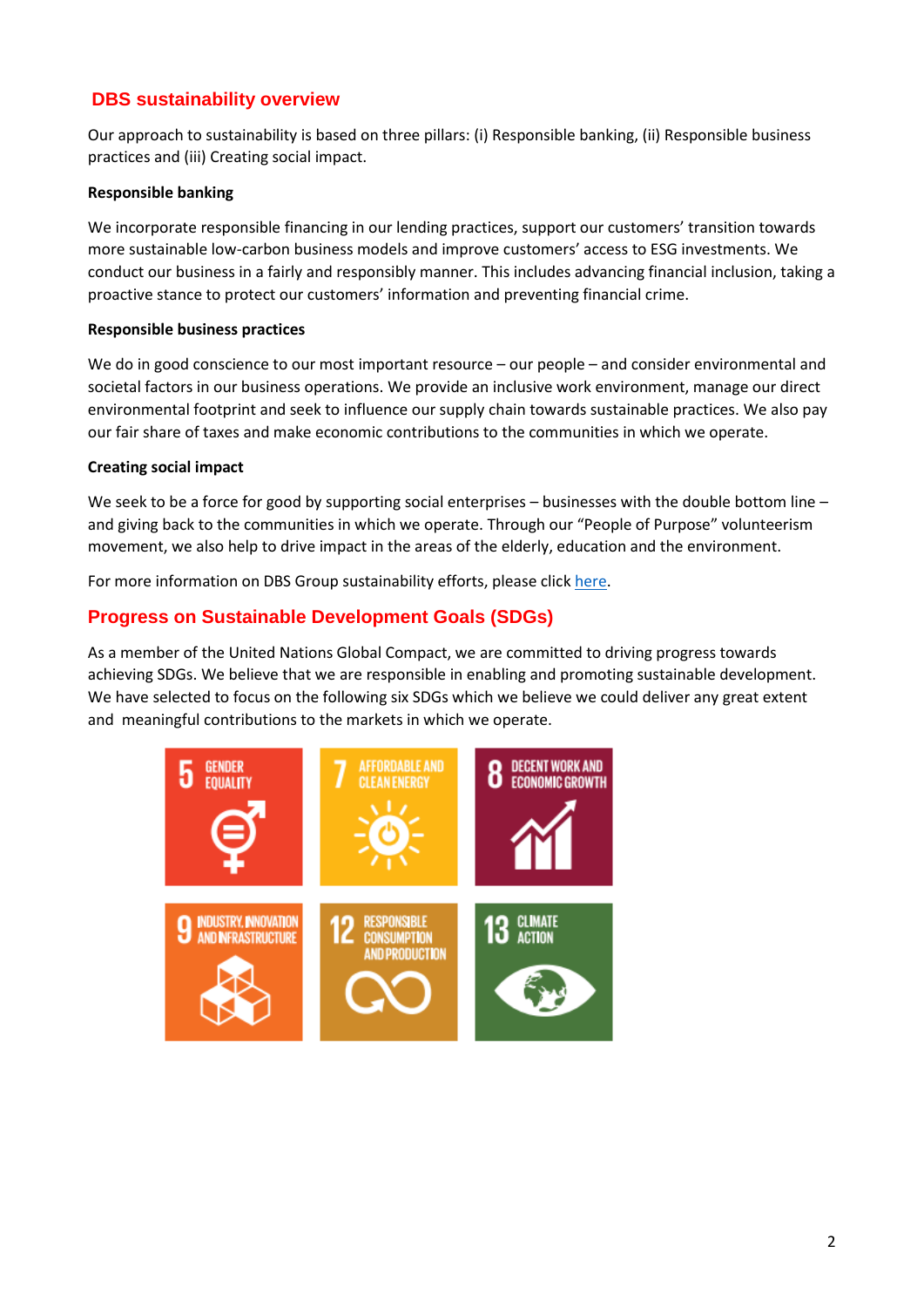# **DBS Indonesia**

To us, responsible growth makes a difference. Therefore, everything we do, and our actions must go through that lens.

Fundamentally, our business must create sustainable livelihood. That is why we remain active in reducing our carbon footprint, promoting on recycle more waste less, green financing and championing social enterprise.



For further enquiries, please contact: Name: Ms. Mona Monika Email: [monamonika@dbs.com](mailto:monamonika@dbs.com) Tel: +62 813 8183 5738

 $\overline{a}$ 

# **Pillar 1: Responsible banking**

## **Responses and commitment to the implementation of sustainable finance**

DBS Indonesia always understands and encourages debtors to manage ESG risk. DBS Indonesia also assesses the Environmental, Social and Governance aspects (ESG Assessment) of all new debtors and is set out as an integral part of the Credit Memorandum. Existing debtors will also be assessed periodically during the annual review. Total Institutional Banking customers in December 2019 were 759 customers, of which all credit memo proposals have been included an ESG assessment of their business.

DBS Indonesia has also assigned all employees in the banking business and corporations to attend training on environmental, social, and governance aspects (Environment, Social and Governance / ESG) or the like to implement the Sustainable Finance program, as many as 80% of total corporate employees have completed the training.

Committed to the sustainability efforts, DBS Indonesia has partnered with PT Sumatera Timberindo Industry (STI/ 'Wira Door'), a leading premium wooden furniture door manufacturer, to sign the first export financing sustainability-linked loan 1<sup>st</sup> of its kind in Indonesia. Hidayat Ang, Director STI, said that he is a satisfied and an active user of DBS' corporate digital banking solutions. STI synergies with DBS in advancing sustainability not only to support the company's long-term growth but also to empower people and the local community to do good for the environment.

# **Supported SDGs**

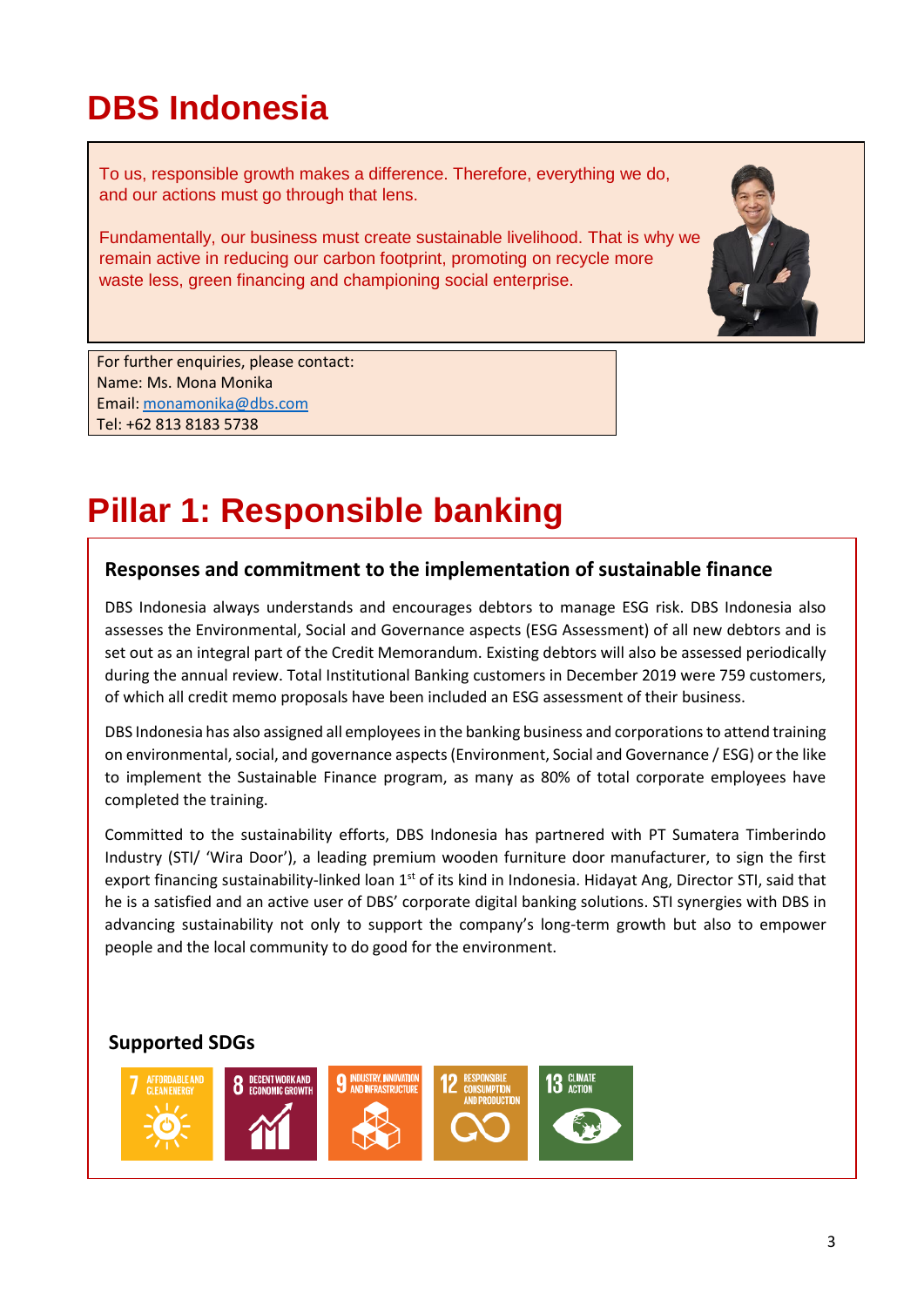# **Pillar 2: Responsible business practices**

### **Managing environmental footprint**

environmental footprint. Minimizing environmental footprint by reducing consumption and improving overall efficiency and actively tracking key environmental metrics relating to the infrastructure and As of the end of 2019, DBS Indonesia has implemented various matters related to the management of employee behaviour.

 $\mathcal{L}_{\mathcal{D}}$  replacing light bulbs with LED lamps in the offices and sub-branches, including DBS Bank Tower Tower Tower Tower Tower Tower Tower Tower Tower Tower Tower Tower Tower Tower Tower Tower Tower Tower Tower Tow

#### **Building sustainable infrastructure**

Solar Panel installation was completed and continued with "Test & Commissioning" from the panels that have been installed, and all processes had been carried out well. The panel installed produces renewable energy of approximately 10% of the total office / branch's energy usage.

### **Supported SDGs**



| <b>Key statistics</b>                                       | 2019         |
|-------------------------------------------------------------|--------------|
| Total energy consumption (MWh)                              | 8.984        |
| Total emissions from electricity consumption ( $tCO_{2e}$ ) | 8,386        |
| Total water consumption $(m^3)$                             | 44.121       |
| Total waste generated (tonnes)                              | 117          |
| Headcount (Male: Female)                                    | 1,437: 1,398 |
| Voluntary attrition rate (%)                                | 12.5%        |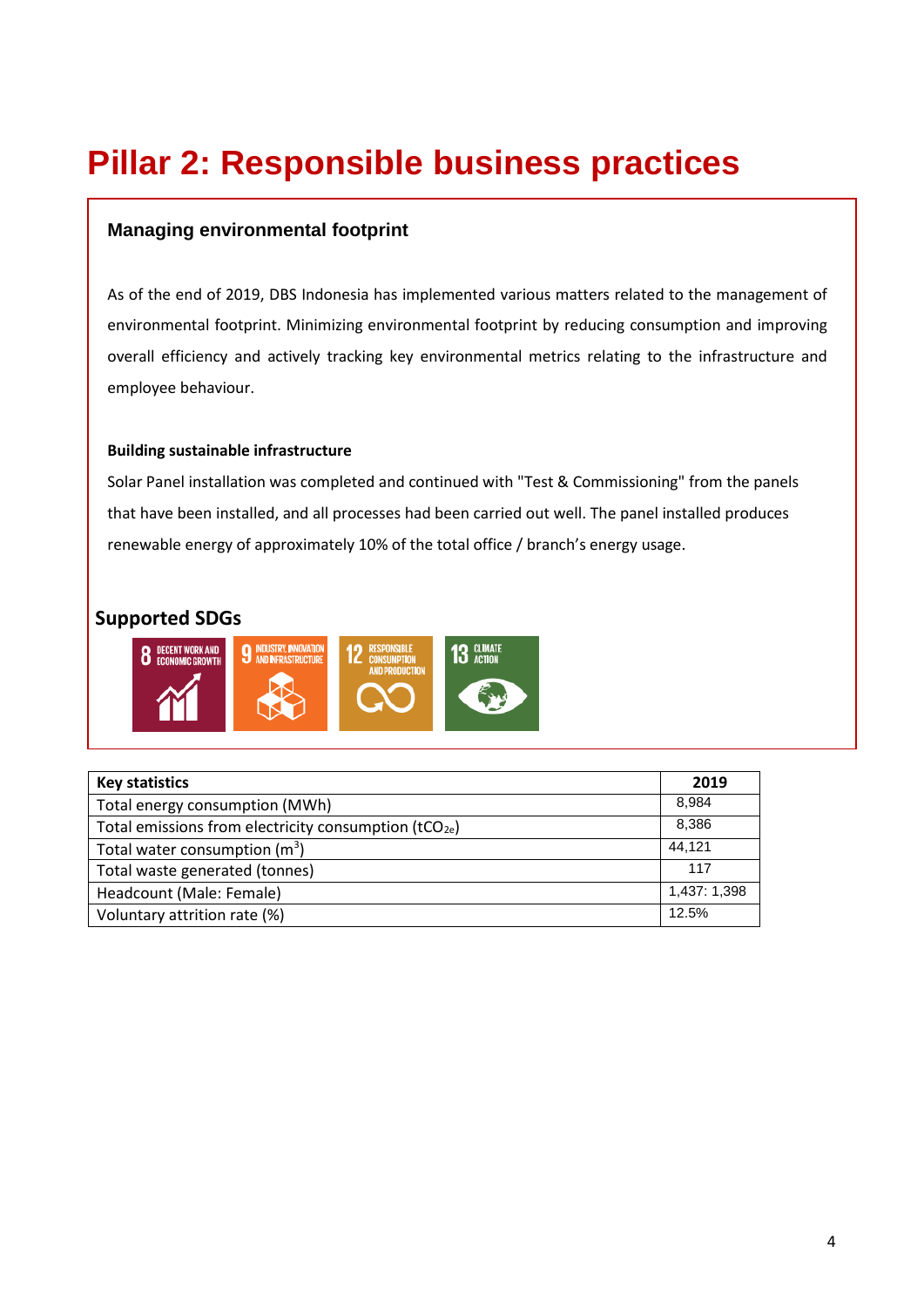# **Pillar 3: Creating social impact**

DBS Indonesia implements the Force for Good program as a form of the Bank's commitment to the surrounding community and environment in conducting its business activities.

The Implementation of the program and activities are part of the Bank's compliance with Law No. 40 of 2007 about Limited Liability Company and Government Regulation No. 47 of 2012 on Corporate Social and Environmental Responsibility. The main principle of the FFG program is a sustainable contribution by the Bank to create a healthy social environment, a better quality of life and public welfare.

To this day, the Bank has succeeded in assisting more than 400 social entrepreneurs in Indonesia through various social entrepreneurship programs. This also includes to the financial literacy programs that provide participants with broader insights on how to manage their finances.

#### **Dbs foundation social enterprise boot camp**

Another program held to support the growth of strong social entrepreneurs is the DBS Foundation Social Entrepreneurship Boot Camp. In 2019, the DBS Foundation partnered with Instellar to hold a 6-month acceleration program with the theme of "Strategic Finance for Scale Up Impact". This activity was held from October 2019 to March 2020. The selection process began in September - October 2019.

A total of 15 social entrepreneurs and start-ups from various cities in Jakarta were successfully selected from 236 applications received. In this event, social entrepreneurs were trained in a series of enablement sessions and got the chance to meet with investors. Participants were given in-depth knowledge regarding how to develop financial strategies that could provide a balance to the social impact made.



#### **Social enterprise meet-up**

SE Meet Up activity was organized to provide social entrepreneurs a direct discussion with businessmen or experts. The Bank is also committed to helping them to expand their professional network and sharpen their business model through discussion topics raised in the SE Meet Up session.

In this event, approximately 80 social entrepreneurs participated in each session to obtain direct knowledge from social business experts from eminent institutions. Not only through discussions, but the participants were also trained to build and develop capable organization of accessing funding and increasing social impact.

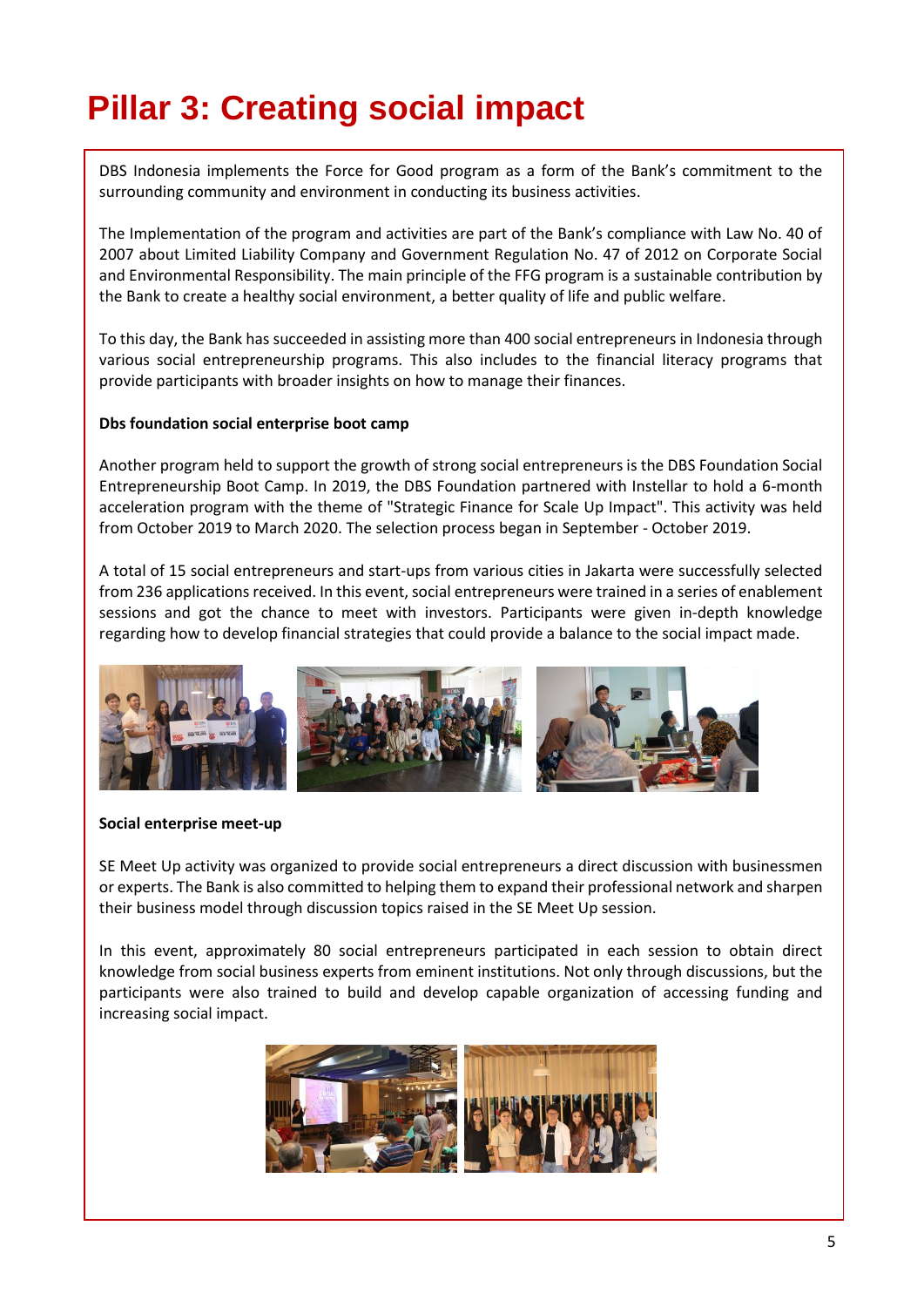#### **Financial literacy program**

The Bank's efforts to educate the public in managing finance and investment are realized in the implementation of the Financial Literacy Program. Approximately 200 students at 4 (four) high schools in Bandung and Bali were addressed to join the event. The Financial Literacy Program is like the DNA of FFG programs in the banking industry to perform the Bank's core competency as a financial institution. On this occasion, DBS Indonesia's outstanding employees together with employees from the respective city attended to cultivate the students' skills in planning and managing finances, as well as getting to know further about the Bank and the Financial Services Authority (OJK) through the interactive games and discussions.



#### **Volunteering aspect**

The "Plant more, pollute less" program is the focus of the 2019 DBS Annual Mass Volunteering Day which was attended by around 320 volunteers involving the board of directors, management and employees of DBS Indonesia and representatives from the local government. DBS Annual Mass Volunteering Day is a social activity and involving most of DBS Indonesia's employees to contribute directly to the community. Last year, it was held at the Bekasi Patriot City Forest, on 5 December 2019 in commemoration of International Volunteer Day. The program was filled with a variety of activities ranging from planting hundreds of trees to renovating urban forest facilities. To improve the Bekasi Patriot City Forest, Bank DBS Indonesia also donated to the Rumah Kutub Foundation to help run the Foundation's operations and environmental programs.



# **Supported SDGs**